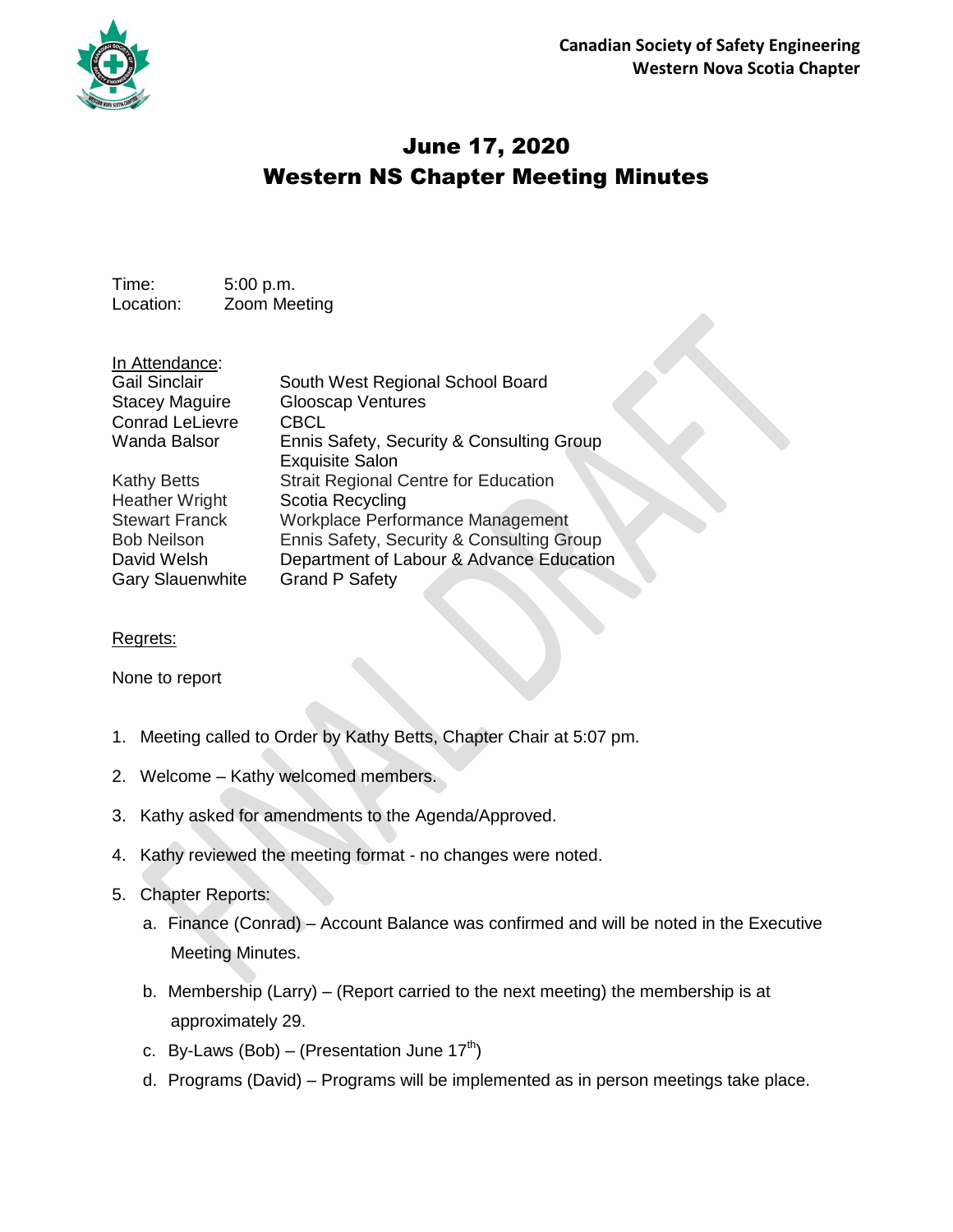

- 6. Conrad Presented the Financial Report
	- There will be no changes to the banking at this time. Conrad reported on the amount within the Bank Account.
	- National continues to review the options for Financial Intuitions.
	- The Chapter is continuing with the TD Branch at this time. Kathy suggested a letter be drafted for the Branch; this is on hold until we have been notified of a National Branch.

 June 2020 the By-Law amendment were completed for the AGM 2019, with members in agreement.

The AGM for 2020 is set to be aligned with National, the confirmed date will be provided by Kathy after her Chapter Chair Meeting with the Regional VP Atlantic.

There will be no Elections at the AGM this year.

- 7. Presentation: Bob Neilson Chapter Bi-Law
	- Bob provided an overview of the Bi-Laws.
	- In 2019 the Bi-Laws were aligned with National and the Membership Guide.
	- Discussions were held by member(s) in review of the Bi-Law revisions and the Team Leadership Guide.
	- Members would like to see the Bi-Laws reviewed again inn consideration of the Team Leadership Guide and with members' suggestions to increase effective management of the Chapter within the Bi-Laws.
- 8. Business Arising:
	- a. Bob will approach the By-Law Committee for their interest in participating. The suggestions will be reviewed with the Executive Committee.
	- b. Members were invited to submit their names to the Secretary if they wish to volunteer on the Committee.
	- c. The Bi-Laws will be provided for Members.
	- d. Membership Strategies It was decided to continue with a focus on "Chapter Member Value", providing more value for members. It was suggested having more involvement from members' during a round table session at our next meeting and to continue to share Mental Wellness Tips.
- 9. Great value was shared by members for Mental Wellness Tips: CSSE sessions online and website were shared: Mindwellu.com
- 10. PDC NFL– Members reviewed concerns regarding the PDC in NFL, if the Conference will go forward during this unprecedented time. There has not been any communication received from National to change the Conference in September. The Conference has been cancelled for 2020.